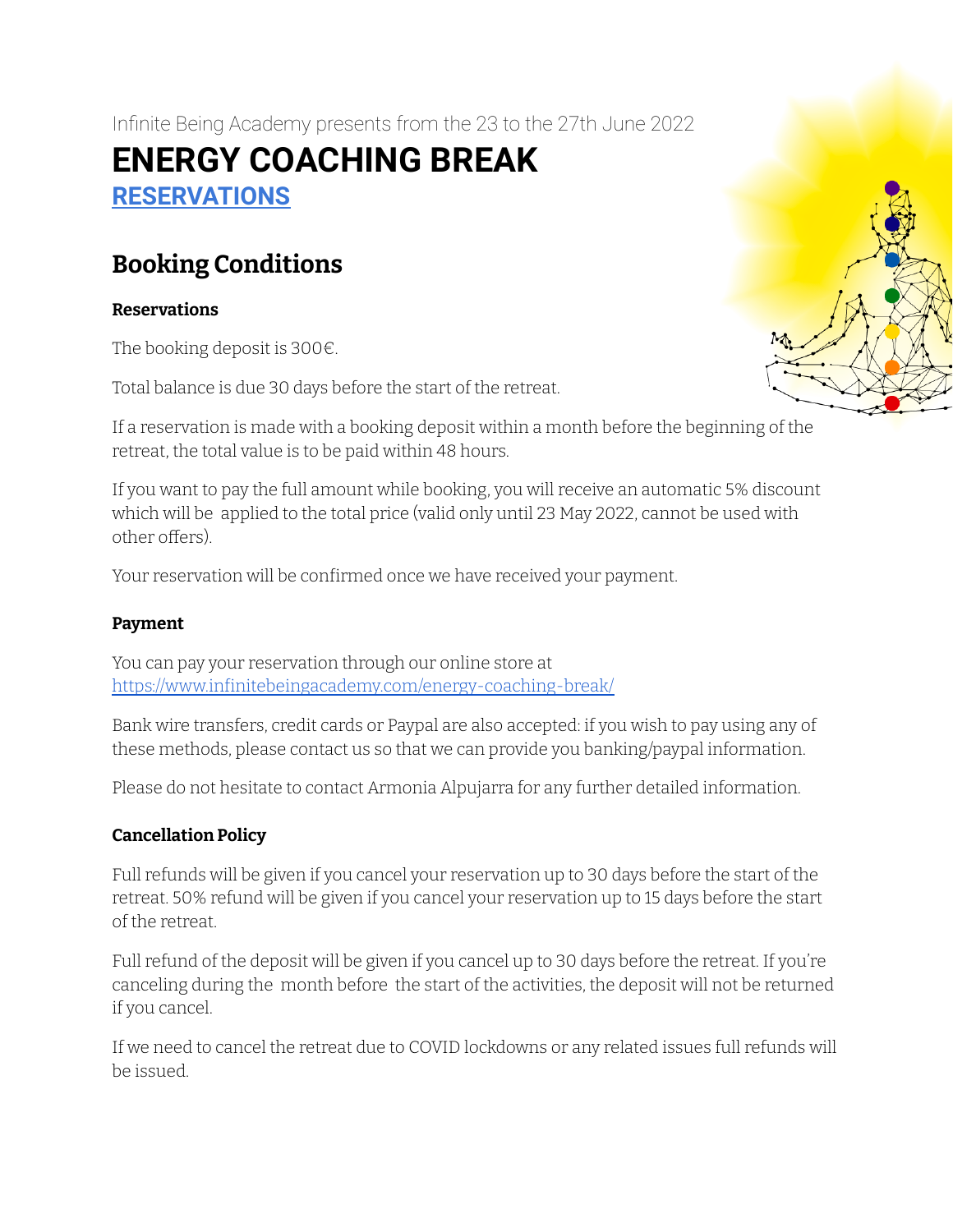Full refund will also be given if someone else is found to take your place. If there someone else is found to take your place on the retreat then the full amount of your deposit will be refunded minus any bank costs and/or agency fees. But this is not always possible, so it is highly recommended to take out travel insurance.

## **TravelInsurance Information**

WE STRONGLY RECOMMEND THAT YOU HAVE FULL TRAVEL INSURANCE

to cover flight cancellations, delays, medical expenses, COVID related issues and personal belongings.

Our priority is to keep you as safe and happy as possible throughout your Infinite Being Academy retreat. Unfortunately, we can't always control everything and so it is a must to have travel insurance in place if you're going to join us at Armonia Alpujarra. We strongly recommend that you purchase travel insurance at the same time you book your holidays.

This will protect you in the unfortunate event of something happening before your trip, or should anything go wrong while you're away.

Please provide Armonia Alpujarra with these details in the case of an emergency.

## **Terms and Conditions:**

## **What's Included**

5 Day retreat at Armonia Alpujarra 4 Nights accommodation 3 Healthy home-made vegetarian meals per day Daily morning Yoga/Qi Gong class Tuition with Yair, 8h of classes All the activities listed in the full [program](https://www.infinitebeingacademy.com/wp-content/uploads/2022/04/Energy-Coaching-Break-June-2022_Full-Program.pdf)

## **What's Optional (NotIncluded)**

Private therapy sessions Airport transfers